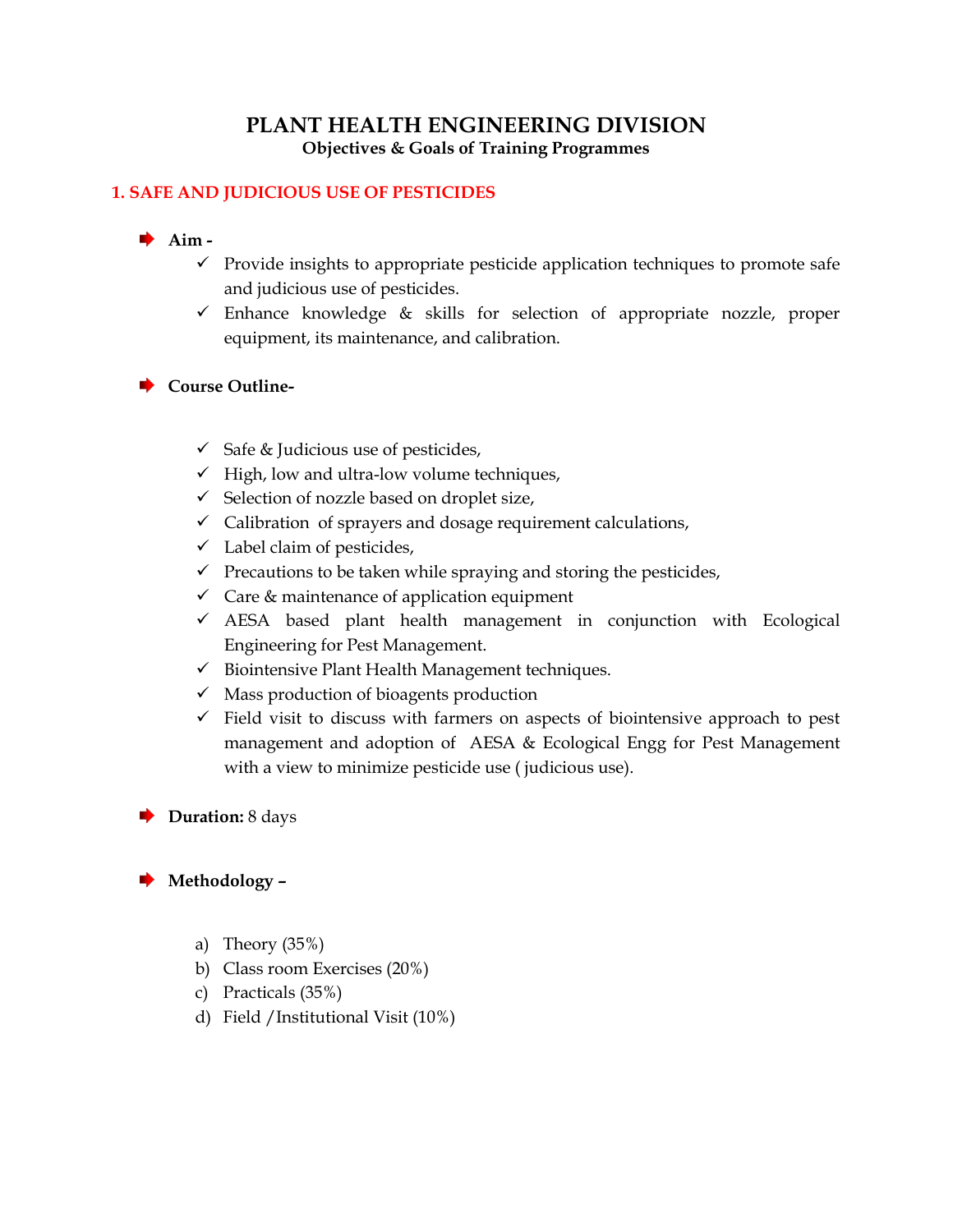### **Skills that will be acquired –**

- $\checkmark$  Selection of the right equipment based on application techniques (high, low and ultra-low volume techniques)
- $\checkmark$  selection of nozzles based on droplet size/ pest situation,
- $\checkmark$  calibration of sprayers
- $\checkmark$  care and maintenance of the sprayers.
- $\checkmark$  mass production of bioagents at farm level.

#### **Utility of the training programme:**

At the end of the training programme the participants -

- $\checkmark$  Will be able to guide farmers on
	- a) adoption of appropriate pesticide application techniques to promote safe and judicious use of pesticides.
	- b) selection of pesticides with label claim.
	- c) pre harvest intervals and to reduce the residues.
	- d) on nozzles selection, type of equipment, and on calibration techniques.
	- e) Adoption of Biointensive Plant Health Management techniques at farm level.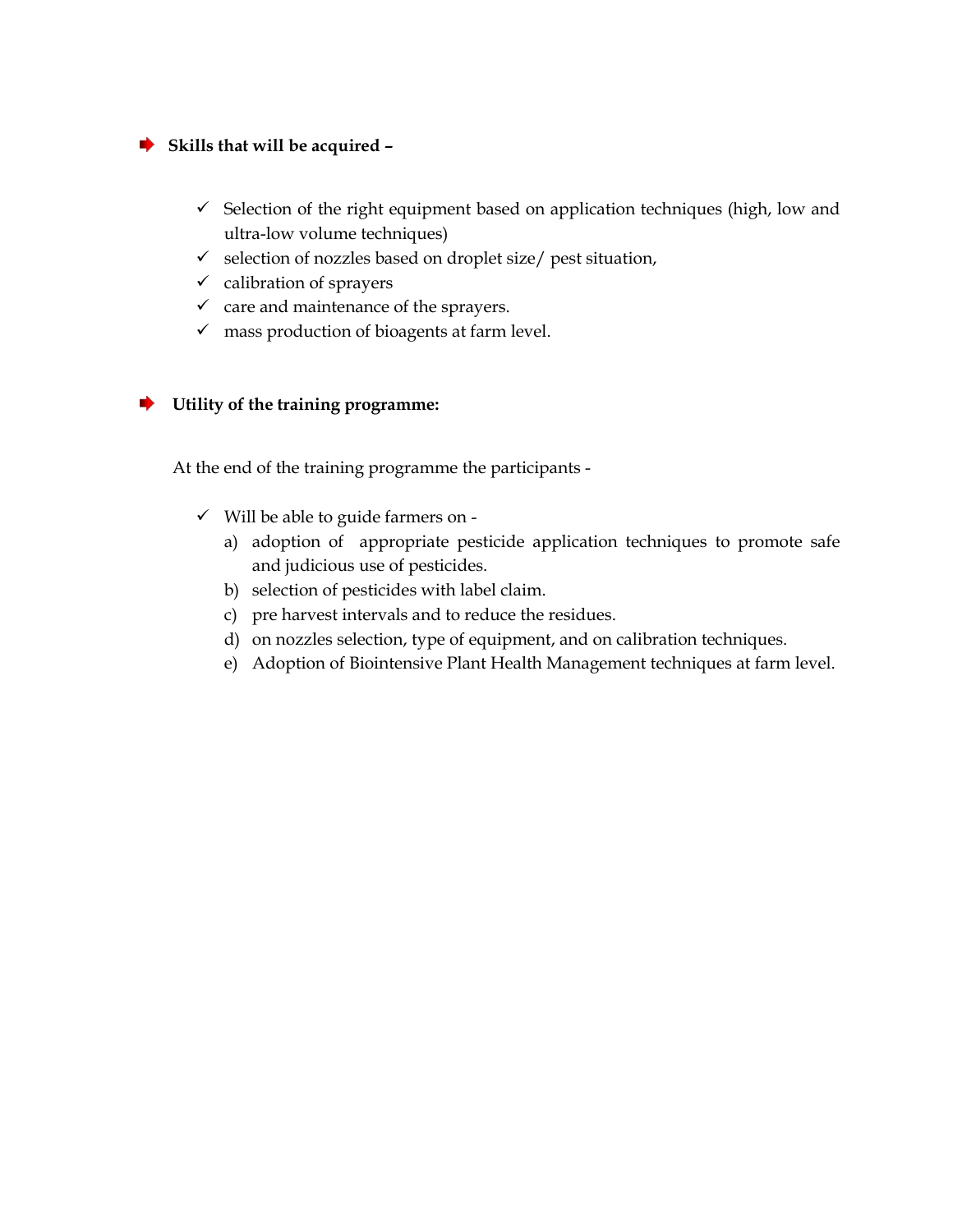# **2. APPROPRIATE PESTICIDE APPLICATION TECHNIQUES AND FARM LEVEL STORAGE PRACTICES**

## **Aim:**

- $\checkmark$  Providing knowledge & skills on proper selection of appropriate equipment, nozzles, droplet size and calibration of the appliances for efficacious pesticides application
- $\checkmark$  Providing knowledge on appropriate storage practices at farm level (where a large quantum of harvested grains are handled and stored for considerable period of time, and where facilities are grossly inadequate) and aimed at loss reduction during storage.

## **Course Outline:**

- $\checkmark$  High volume, low volume and ultra-low volume spraying techniques,
- $\checkmark$  Equipment and nozzle selection based on droplet size,
- $\checkmark$  Calibration of the equipment,
- $\checkmark$  Pesticide formulations, Safe & judicious use of pesticides,
- $\checkmark$  AESA based plant health management in conjunction with Ecological Engineering for Pest Management.
- $\checkmark$  Biointensive Plant Health Management techniques & Mass production of bioagents at farm level
- $\checkmark$  Storage problems of food grains at commercial / farm level.
- $\checkmark$  Management of biotic & abiotic factors to reduce storage losses of food grains
- $\checkmark$  Field visit to discuss with farmers on aspects of AESA & Ecological Engg for Pest Management with a view to minimize pesticide use (judicious use).
- $\checkmark$  Institutional visit for exposure on different types of storage facilities and their improvements.

## **Duration:** 8 days

# **Methodology:**

- a) Theory- 35%
- b) Classroom Exercises- 15%
- c) Practicals- 35%
- d) Field / Institutional Visit- 15%

**Skills that will be acquired-**